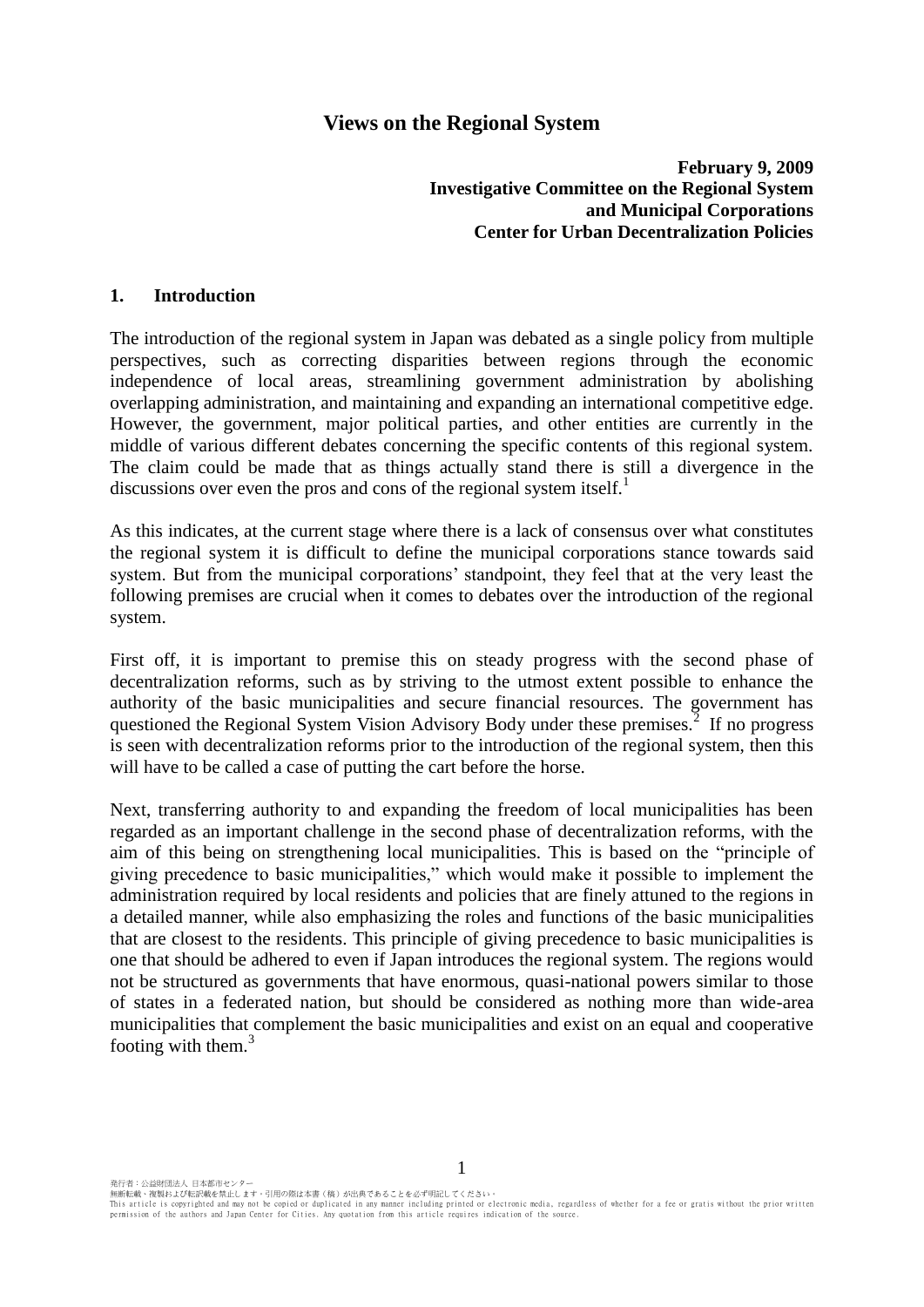## **2. Equal and Cooperative Relationships between the National Government, Regions, and Basic Municipalities**

In light of the purpose of the second phase of decentralization reforms, it is important to promote administrative management that has a high degree of freedom in the basic municipalities. For this reason, the national government should work to do away with or minimize its imposition of obligations and frameworks as well as its involvement, while at the same time striving to expand the basic municipalities' authority to enact ordinances, including the authority to overwrite laws and regulations with ordinances.

In the event that the regional system were to be introduced, then as a matter of course the national government will have to do away with or minimize its imposition of obligations and frameworks on as well as its involvement in local regions. However, attention will also have to be paid to ensure that new impositions of obligations and frameworks and involvement by the regions do not crop up towards the basic municipalities.

In federal nations, state governments oftentimes retain powerful authority, such as having legal grounds related to the establishment of basic municipalities. However, in the event that the regional system was to be introduced then the regions and basic municipalities should adopt equal and cooperative relationships. This comes in light of the history through which the prefectures and municipalities in Japan matured away from their superior-subordinate-type relationship to one of equality and cooperation. Vesting the regions with enormous authority that would allow them to oversee allocations of administrative work and organizational structures related to the basic municipalities via ordinances would conceivably be inappropriate on the grounds that it would considerably hinder the independence and autonomy of the basic municipalities.<sup>4</sup>

# **3. Allocation of Tasks between the National Government, Regions, and Basic Municipalities (Sharing of Roles)**

### **(1) Basic Perspective**

With respect to Japan's national development in the post-war period, there is no denying that the country's centralized administrative structure contributed to its rapid development. But as things currently stand, changes in the socioeconomic environment have made it difficult to provide precise administrative services in response to the diverse needs of local residents. What is more, from the residents' perspective needless waste has been pointed out with respect to the allocation of tasks under the current structure, with this being due to unclear authority and responsibilities, as well as overlapping administration.

For such reasons it will be necessary to clearly define the sharing of roles between the national government, prefectures, and municipalities, as well as to re-allocate tasks on the basis of this sharing of roles. The need to do this will remain unchanged even if the regional system is introduced.

Municipalities provide a broad range of administrative services that are indispensable for residents' daily lives, such as resident registration, trash disposal, water supply and sewage, nurseries, elementary and middle schools, urban planning, livelihood protection, nursing insurance, and fire fighting. But currently the national government minutely prescribes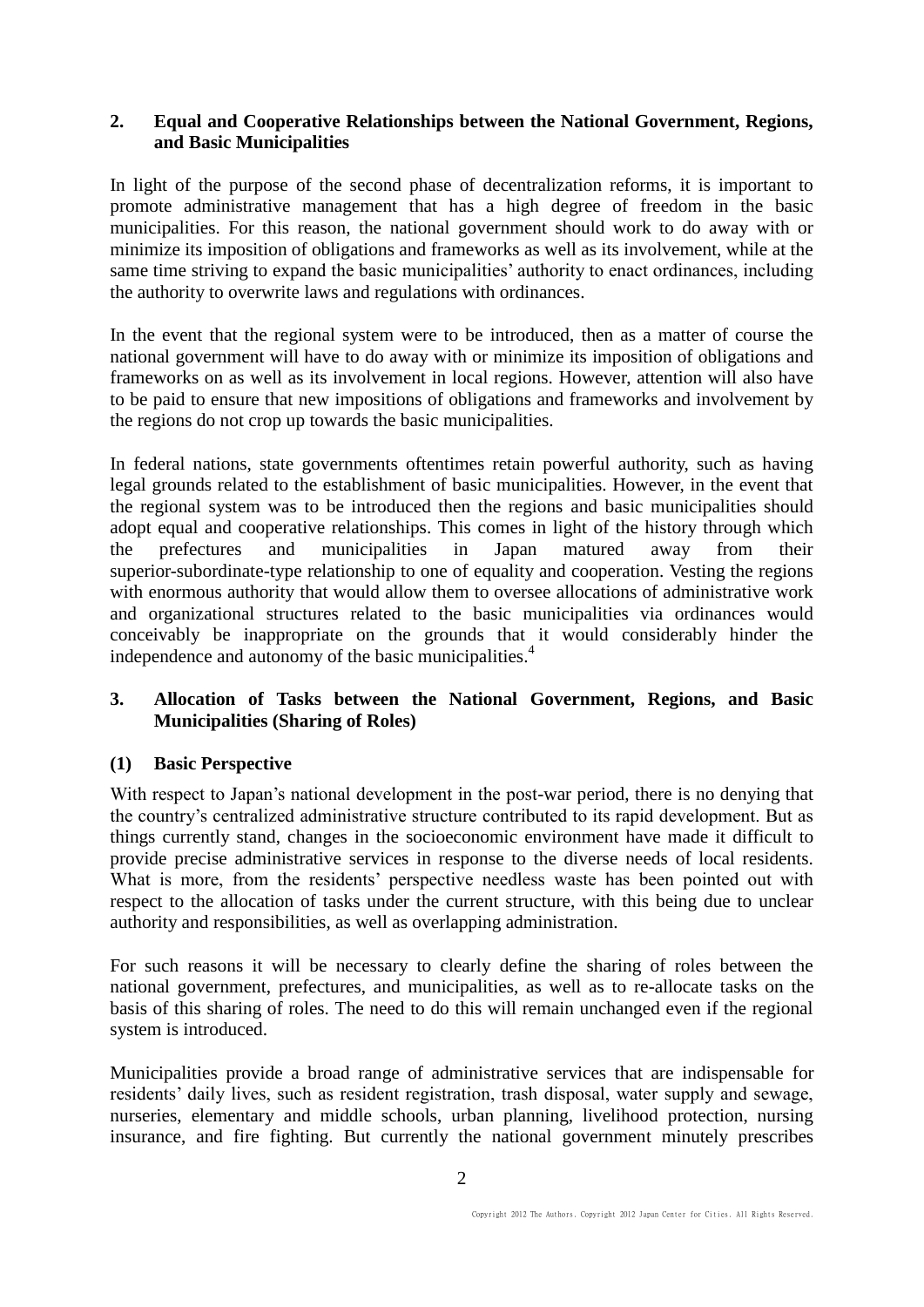uniform rules for the entire country through laws and the criteria for subsidies. These are not necessarily structured so that residents' needs are painstakingly incorporated into them, or so that regional problems can be solved by the regions. From the standpoint of the happiness of the national public and local residents, it is important to provide resident-oriented administrative services quickly and effectively. It will be necessary to continue thinking about the allocation of administrative tasks between the national government, regions, and the basic municipalities based upon the principle of giving precedence to basic municipalities so as to enable basic municipalities, which are the closest form of government to the residents, to carry out administrative services in a comprehensive and consistent manner.

When we try to analyze the allocation of tasks between the central and regional governments in various Western countries, we see that in federal nations the exercise of national sovereignty is divvied up between the federal and state governments, and because of this the role of the state government grows comparatively larger compared to that of the basic municipalities. But in unitary nations there is a tendency for the role of the basic municipalities, which are responsible for basic residential services, to grow larger than that of the wide-area municipalities.

#### **(2) Roles of the Basic Municipalities**

As was indicated in the Report on Modalities for the Regional System from the 28th Local Government System Research Council, in the event that the regional system was to be introduced then emphasis will come to be placed on the "roles that the national government should intrinsically carry out." These roles include tasks pertaining to the presence of the nation in the international community, activities by the public which are preferably prescribed in a uniform manner nationwide, tasks related to basic regulations concerning local autonomy, and the implementation of policies and undertakings at a national level or which must be carried out by adopting a nationwide perspective. What is more, the regions will be responsible for wide-area tasks that the basic municipalities cannot handle based upon principles of complementarity and accessibility. These include planning and implementing the formation of major social capital at the district level, environmental conservation and management that must be performed from a wide-area point of view, and local economic policies and employment policies that are suited to the sphere of activities of people and companies and the economic sphere.

As part of this, based on the basic perspective that was mentioned above, the basic municipalities should conceivably be playing a comprehensive role that includes many of the tasks that are currently being performed by the municipalities. This is because they serve as the main constituents for comprehensive administration that broadly undertakes the role of independently and comprehensively carrying out administration in the local regions that is the most accessible to the residents.

On this point, according to the results of a questionnaire survey on city mayors,  $5$  they expressed their tendency to want to continue with carrying out the tasks that have currently been allocated to all of the municipal corporations in the future, except for a few such tasks. Moreover, with regard to tasks that are only implemented by some municipal corporations, such as special cities, they expressed a tendency to seek that authority be transferred to them in many areas, such as urban planning, educational administration, and welfare administration.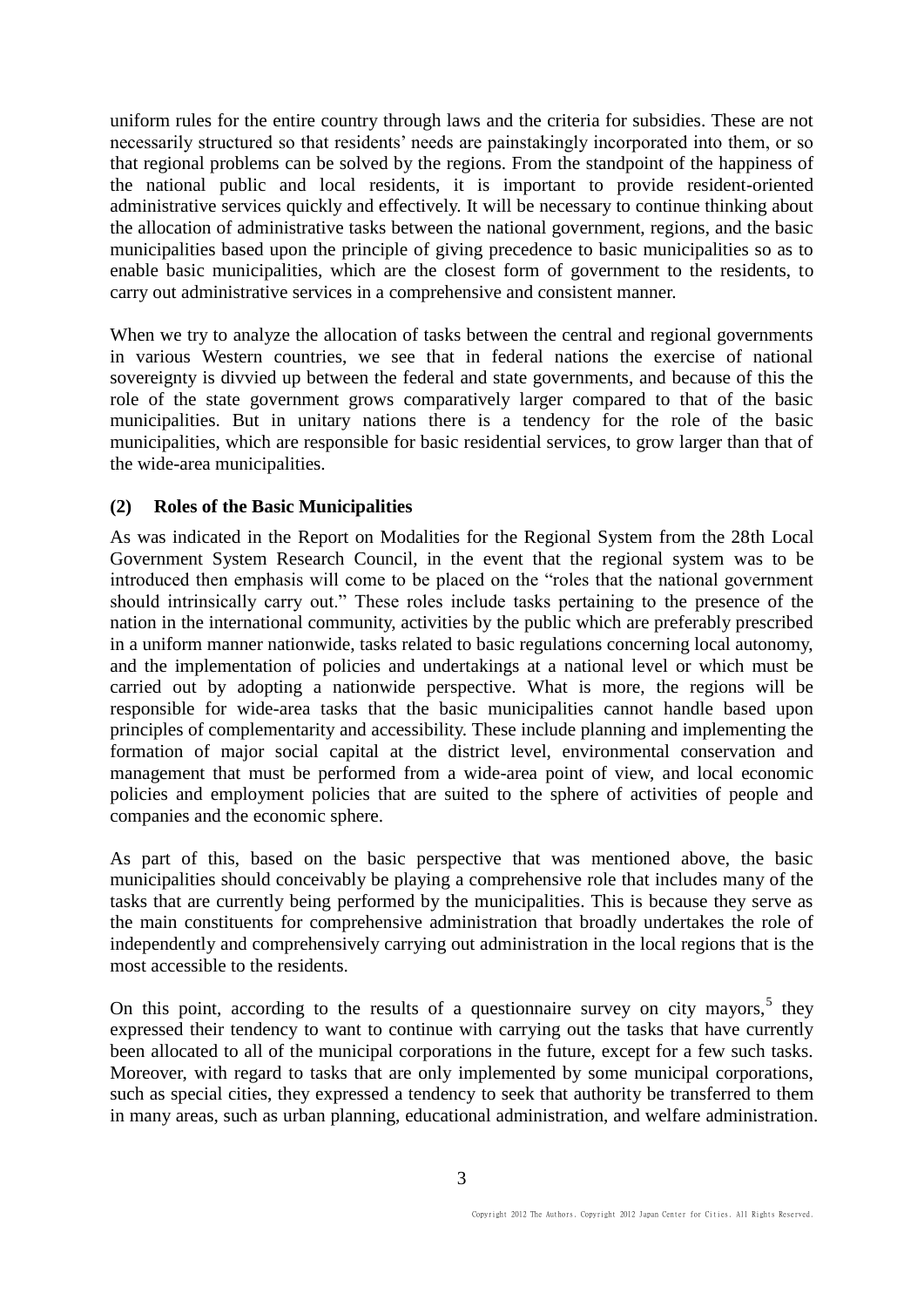A re-allocation of tasks should presumably be carried out in order to enable the basic municipalities to carry out the comprehensive role mentioned above.

There are some tasks among those that have been currently allocated to all of the municipal corporations that they are not convinced that they should be implemented by the municipal corporations. These include tasks related to welfare assistance and those related to national health insurance schemes in particular. As can be seen in the Japan Association of City Mayors' Opinions on the Reforms to the Welfare Assistance System, tasks related to welfare assistance are tasks that should be maintained at an equitable national minimum nationwide as this is a social safety net that is under the responsibility of the national government.<sup>6</sup> For this reason, many of the organizations think that the national government should bear responsibility for providing such services equally. Moreover, with tasks related to national health insurance schemes there are many cases in which risk cannot adequately be disbursed at the municipal level. Therefore, as things currently stand a large number of these organizations think that these tasks should be carried out at a large level, such as that of the national government or the prefectures (or regions).

### **4. Matters concerning Tax and Financial Systems**

# **(1) Sources of Funding for the Basic Municipalities**

Considerations regarding modalities for the regional system should be premised on the steady implementation of the second phase of decentralization reforms. For this reason, in combination with strengthening the authority of the basic municipalities that was previously mentioned it is also thought that it will be necessary to secure their sources of funding to the greatest extent possible in terms of both the tax system and financial adjustment.

### **(2) Modalities for the Tax System**

As for challenges for the tax system under the current arrangement, for the immediate future it will be necessary to transfer tax revenue sources from the national government to the local regions so that their allocation of tax revenue sources is 50-50 between national and regional taxes, as well as to expand the local regions' financial autonomy.

Moreover, they should strive to correct the disparities between regions when it comes to regional taxes. This should be done by enhancing and strengthening the local consumption tax and individual inhabitant tax that exhibit relatively minor regional maldistributions, while at the same time earmarking taxed items that exhibit a relatively large regional maldistribution as the funds for the regional shared tax mentioned above. In doing so it will also be necessary to erect a regional tax structure that can ensure stable tax income with minimal maldistribution in the tax revenue sources, which should be considered in a more concrete manner in the future.

### **(3) Modalities for Financial Adjustments**

The maldistribution of tax revenue sources between regions nationwide in Japan is unavoidable, and so therefore it is indispensable to have a mechanism for nationwide financial adjustments that functions effectively and to manage this appropriately when it comes to regional finances.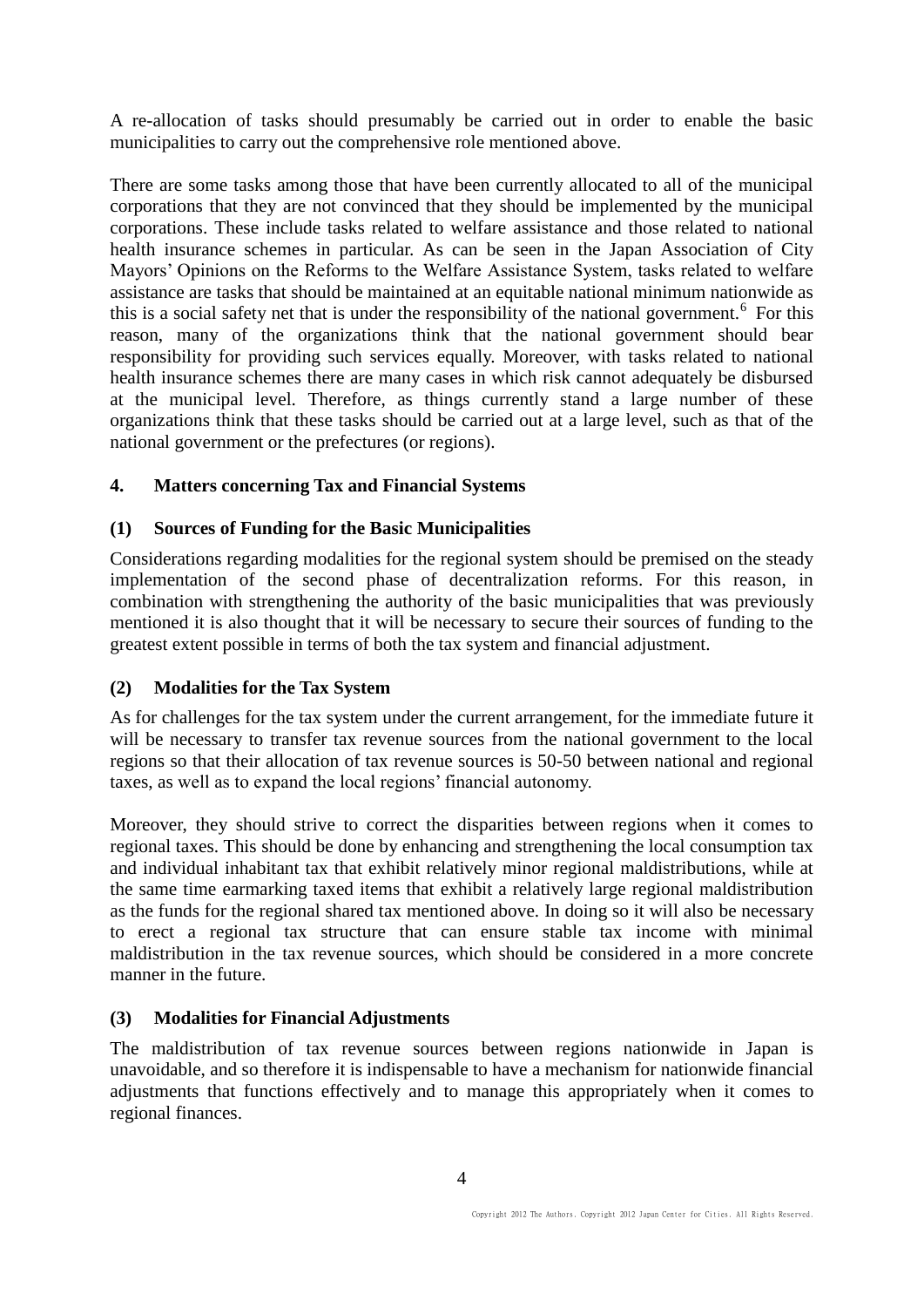The scope of the annual expenditures for regional financing plans will have to be expanded, based upon which it will be necessary to restore and augment the total amount of local tax grants while also strengthening the two functions of financial guarantees and financial adjustments. This is designed to accurately reflect the actual circumstances found in municipal corporations, such as the augmented financial demands pertaining to social security-related sectors, under the current regional tax system.

Moreover, local tax grants should be clearly defined as essentially being sources of funds that are inherent to the region, rather than something that is beneficently bestowed upon them by the national government. What is more, a plan to change local tax grants to shared local taxes should be implemented as early as possible. This plan would include hiking the legally designated rate, directly depositing the revenue in special accounts, and abolishing special adding and borrowing from special accounts. This is designed to ensure that such grants are not used solely for righting the national government's finances by shifting the burden through reductions of said grants.

Even in the event that the regional system were to be introduced, then a sound financial adjustment mechanism will be needed at the national level just the same, including both between regions and basic municipalities. In this case it would be impossible to conduct financial adjustments between basic municipalities at the regional level, and so ultimately it will be necessary for nationwide financial adjustments to be carried out both between regions and between the basic municipalities.

An analysis of this internationally would reveal that, generally speaking, states perform financial adjustments between the basic municipalities and the national government performs financial adjustments between the states, as can be seen in Germany and Canada. But with unitary nations, in principle the national governments perform financial adjustments between basic municipalities, such as in France, Sweden, and the United Kingdom.<sup>7</sup>

### **5. Forums for Consultations between the National Government/Regions and the Basic Municipalities**

The Council on Local Financial Affairs (tentative title) should be established by law in order to reflect opinions from local regions into the drafting and execution of policies by the central government. This would be done by having representatives from the central and local governments hold consultations over issues that pertain to the local regions. It should be done in the interest of equality and cooperation between the central and local governments, and because having policies that have been set up based upon developments in the actual regions would be truly beneficial to the residents.

Even if the regional system were to be introduced, it will still be important to set up a venue for representatives of the national government and the basic municipalities to hold consultations like so. Moreover, it will also presumably be necessary to establish a venue where the regions and basic municipalities can hold consultations over issues like the drafting and execution of wide-area policies. For example, even if the national government transfers planning authority for things like regulatory administration to the regions by turning individual laws and ordinances into framework laws, it would still be inappropriate for the regions to unilaterally decide on the criteria and procedures for executing tasks via ordinances.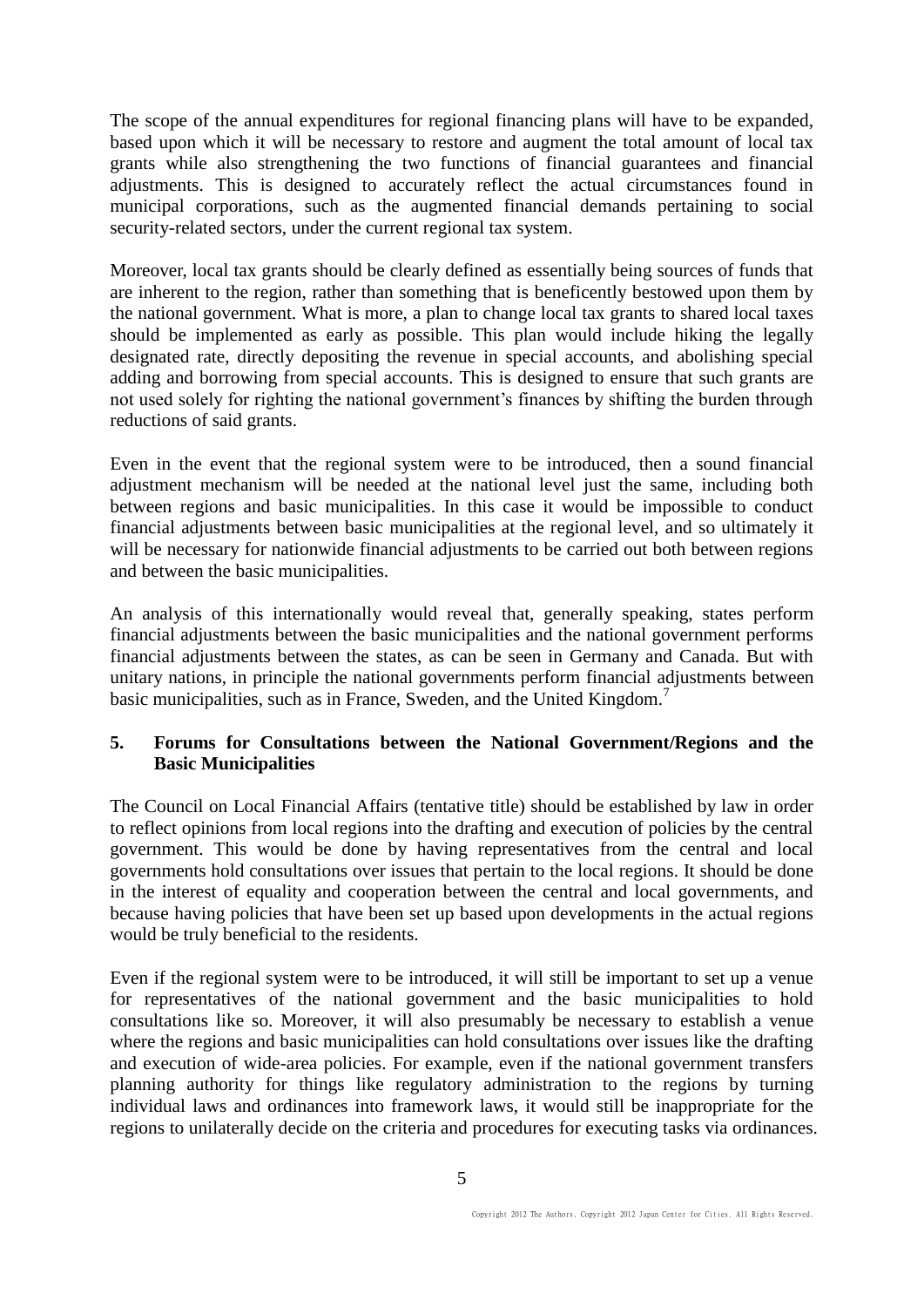In such cases it will be necessary to systematize the holding of consultations between the regions and basic municipalities for each task.

Together with this, dispute resolution mechanisms should also be taken into consideration for cases where the consultations between the basic municipalities and the regions end in disagreement.

### **6. Opinions regarding Modalities for the Basic Municipalities**

Even if the regional system were to be introduced under the current system, modalities for the basic municipalities will be important for the sake of promoting decentralization reforms based upon the principle of complementarity and accessibility.

According to the questionnaire survey on city mayors, in response to the question "Do you believe that the basic municipalities would be able to implement the administrative tasks that they should generally be carrying out if they had a certain population size?" 272 of the 450 organizations (60.4%) answered "Yes." Furthermore, when asked, "If the prefectures are reorganized in the future (including the introduction of the regional system), do you think that the basic municipalities would need to be at or above a certain population size in order to engage in comprehensive financial management independently?" 420 of the 593 organizations  $(70.8\%)$  answered "Yes."<sup>8</sup>

On the other hand, there was no shortage of "No" answers. The reason for this is because many of them expressed a wide range of views to the effect that: "Whether this is implementable or not depends on financial resources and personnel size, it is not a matter of population size," "There are other factors that must be taken into consideration, such as area, population density, geographical features, and economic strength, not just population size," "Discussions over modalities for the regions and basic municipalities come first," and "The work of the basic municipalities can be supplemented in various ways."

In the free writing section, someone expressed the opinion that, "Through the mergers the connections between residents and local communities, which are important elements in 'local autonomy,' were destroyed, and so I would have to say that this was a case of putting the cart before the horse," which points to the importance of local community measures. There were also a host of other opinions to the effect that, "Examinations of the task of transferring authority and of the financial resources should be duly carried out" and "Financial measures by the national government are crucial for the sake of transferring authority."

Any way you look at it, it will presumably be necessary for the national government to undertake tax and financing measures that are commensurate with the expansion of the administrative tasks by the basic municipalities, as well as to take measures in areas like developing human resources in order to enhance and strengthen the structures for carrying out these tasks.

### **7. Conclusion**

No matter what the content of the regional system turns out to be, the introduction of this system will lead to a substantial overhaul of the current regional municipality system. For this,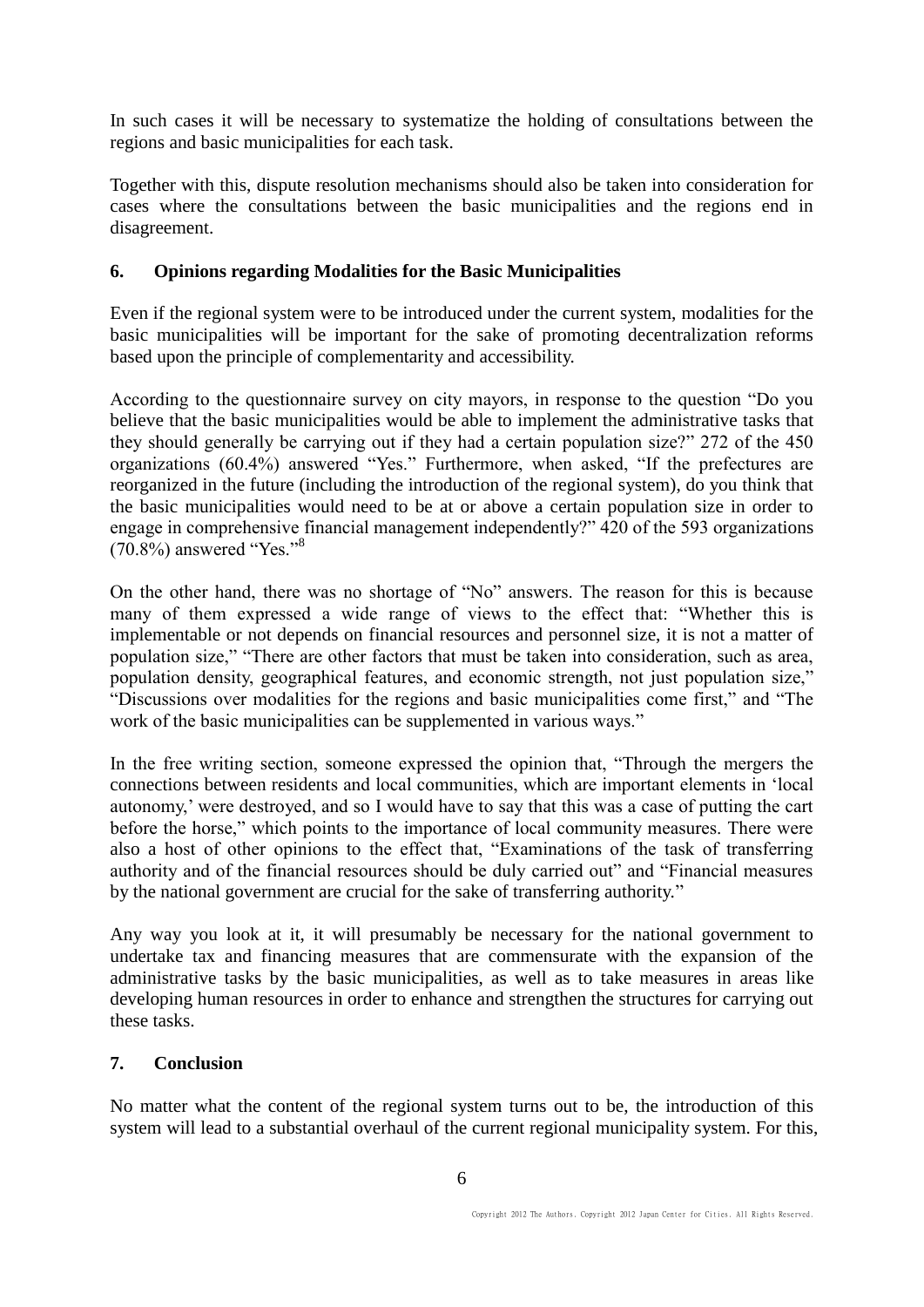debates over the regional system should not be allowed to proceed forward if the municipal corporations, which serve as the basic municipalities, are left out.

When it comes to the municipal corporations, the steady implementation of the second phase of decentralization reforms is nothing less than a prerequisite for debating the introduction of the regional system. It is crucial that no procedures that would serve as impediments to efforts for promoting decentralization be accepted. Furthermore, when introducing the regional system it will also be necessary to: (1) ensure equal and cooperative relationships between the regions and the basic municipalities, and (2) make the case to all sides that the regions must absolutely be set in place as wide-area municipalities that complement the basic municipalities.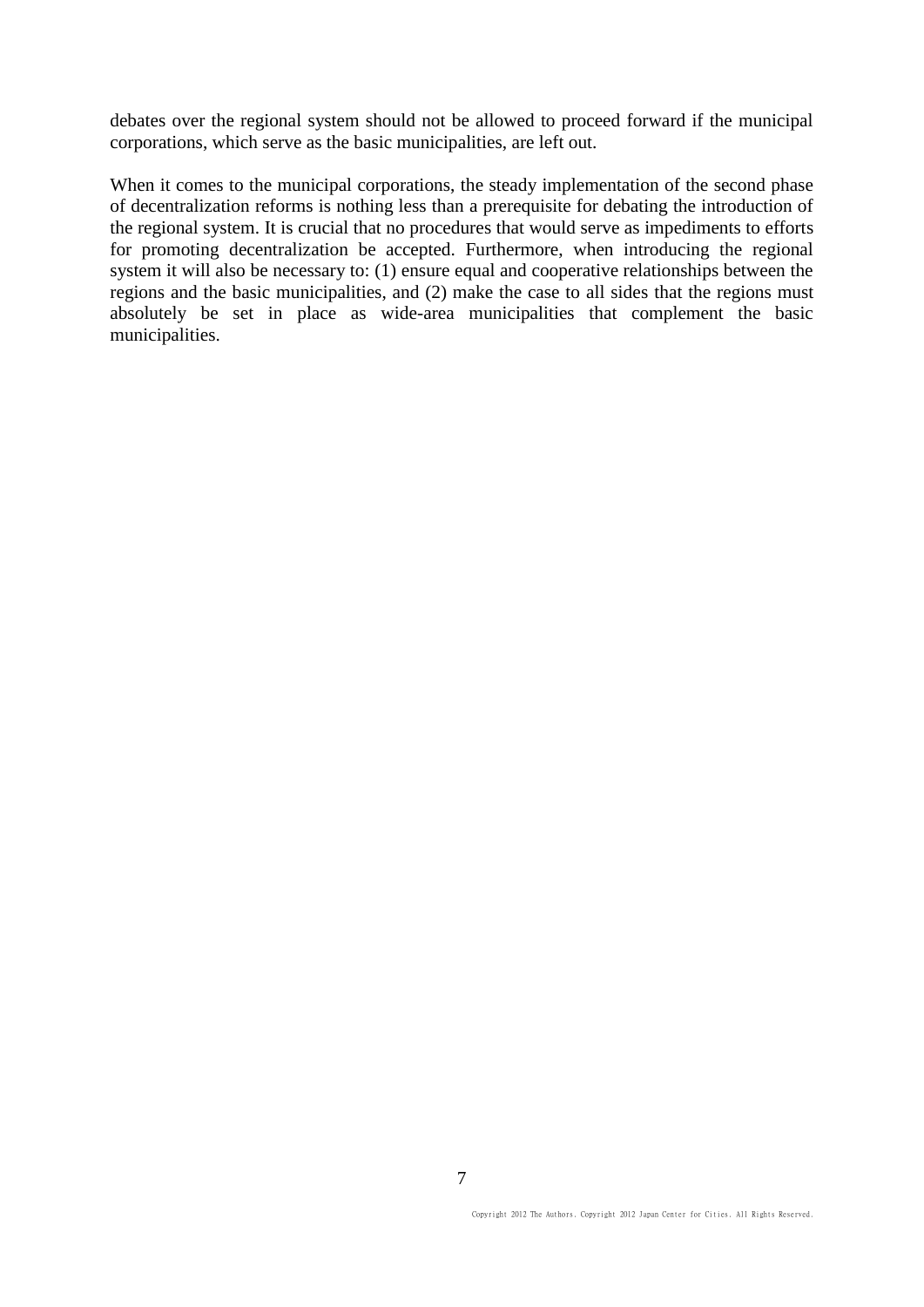# <sup>1</sup> **The Advantages and Disadvantages of Introducing the Regional System**

 $\overline{a}$ 

The Mid-Term Report by the Regional System Vision Advisory Body (March 24, 2008) and the Third Mid-Term Report on the Regional System by the Liberal Democratic Party's Regional System Promotion Headquarters (July 29, 2008) generally laid out the following points that have been discussed as advantages and disadvantages of introducing the regional system.

The advantages that they have pointed out include: making people more familiar with politics and government administration and clarifying their benefits and responsibilities, enabling administrative services to be provided in accordance with local circumstances and resident needs primarily by the basic municipalities, creating a diverse nation and lifestyles by correcting the overconcentration in Tokyo, achieving administrative reforms by doing away with redundant administration, establishing wide-area economic and cultural zones through local management of the regions, and establishing a central government that is adept at national strategies and crisis management.

Conversely, the disadvantages that have been pointed out include: reducing local autonomy by residents to a mere facade by expanding the distance between residents, strong regions run counter to the principle of giving priority to basic municipalities, the possibility that complementary functions for small basic municipalities will weaken, the enlargement of regional disparities due to the loss of the national government's coordinating function, the possibility that overconcentration will proceed within the regions, and the possibility that each prefectures' respective cultures, sense of community, and sense of unity will be lost.

## 2 **Statements by Prime Ministers and Ministers of State for the Regional System concerning Decentralization Reform and the Regional System**

- O Prime Minister Shinzo Abe: "I would like to see the Local Government System Research Council undertake careful deliberations on modalities for the basic municipalities, including municipal mergers, and modalities for local financial systems, including enhancing and strengthening auditing functions, that will lead to specific reform results. The aim in all this is to establish basic municipalities that can accommodate true decentralization, and to set in place a structure whereby core basic municipalities can play a leading role in regional development. My thinking is that steadily implementing these sorts of initiatives will lead to focus being placed on the regional system in the future" (address to the 29th Local Government System Research Council on July 3, 2007).
- $\circ$  Prime Minister Yasuo Fukuda: "Under the concept of mutual cooperation, in which the local regions and the cities support each other, we will further transfer power to local governments so that a system will be developed that enables local regions to explore ideas on their own and implement them, and we will strive for local tax and financial reforms so that the local regions can become financially independent as well. Moreover, we will accelerate our deliberations toward realizing the system of a broader regional government (*doshu-sei*), the final completion of the decentralization of power from the central government to local governments" (Policy Speech to the 168th Session of the Diet on October 1, 2007).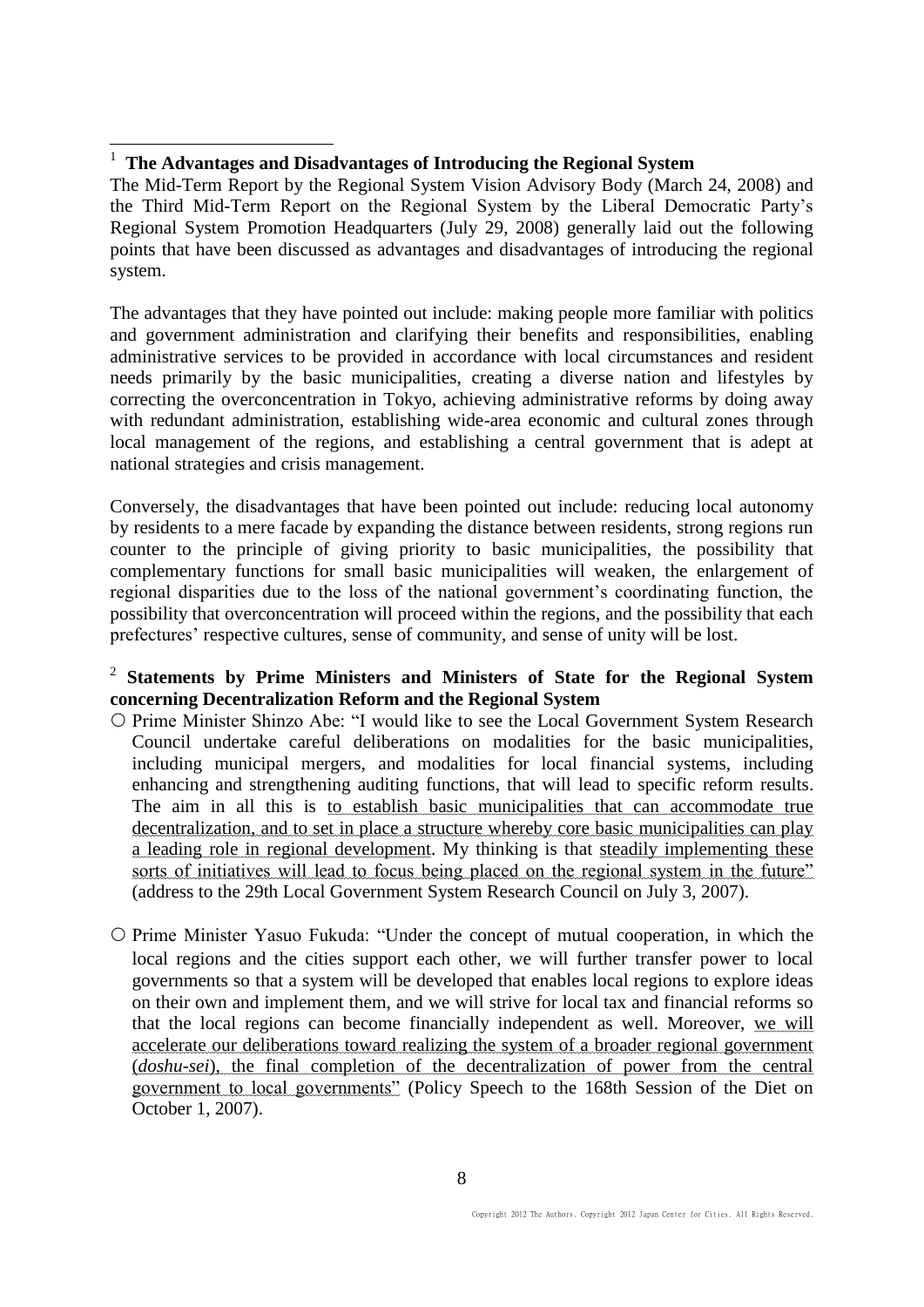- $\circ$  Prime Minister Taro Aso: "Naturally, the prescription for that purpose [regional vitality] differs from region to region. Uniform measures conceived by the national government are even detrimental. For that very reason, prefectural governors as well as the heads of cities, towns and villages must become managers of their respective local areas in the true sense of the word. Accordingly, I will ensure that they have the requisite authority and responsibility. This is what decentralisation means. There may be resistance from Kasumigaseki as we proceed. I myself will take these decisions. Many regional offices of the national government are inherently wasteful because of their overlap with other administrative bodies. They are beyond the reach of public scrutiny. I will transfer the functions of these offices to local governments. My ultimate goal is a "regional system" (doshu-sei) in which sovereignty rests with the regions" (Policy Speech to the 170th Session of the Diet on September 29, 2008).
- $\circ$  Minister of State for the Regional System Watanabe: "I would like to strive to clearly lay out a vision for the regional system in three years, and my hope is that the advisory body will release a mid-term report in one year's time. This regional system will put the finishing touches on decentralization reform. My hope is that as we move forward a grand vision that encompasses a major overhaul of central government ministries and agencies and a massive turn-around in the national government's governing structure will be brought up for discussion" (address to the First Regional System Vision Advisory Body on February 13, 2007).
- Minister of State for the Regional System Masuda: "We must further promote municipal mergers through the framework (of the new approach to mergers). We must think about the regional system as the finishing touches to decentralization on the basis of enhancing the basic municipalities" (address to the Ninth Regional System Vision Advisory Body on August 30, 2007).

#### <sup>3</sup> **Differences between Unitary Nations and Federal Nations**

 $\overline{a}$ 

During the recent debate over the regional system, proposals that are thought to have been aware of modalities for "states" in federal nations were observed. But seen from an international perspective, despite the fact that they go by the same appellation of "state," the modalities for said states are entirely different in unitary nations versus federal nations.

Federal nations refer to a political system whereby authority is separated out between two levels of government—central and regional—based upon the concept of federalism, the essential point of which is to deny the concentration of political power. It has been pointed out that, "The constitution is the only criteria for distinguishing between a federal and unitary system, or in other words the only criteria for determining whether or not a country is a federal nation. The criteria consists of whether or not a separation of powers has been clearly delineated between two levels of government within the constitution." (Mikiko Iwasaki, *Decentralization and Federal Systems*, Gyosei Corporation, 1998, page 24).

Which state configuration a nation adopts—whether it is a unitary nation or a federal nation—is based on historical reasons such as whether the nation was established recently. The modalities for this are inseparable from the national consciousness.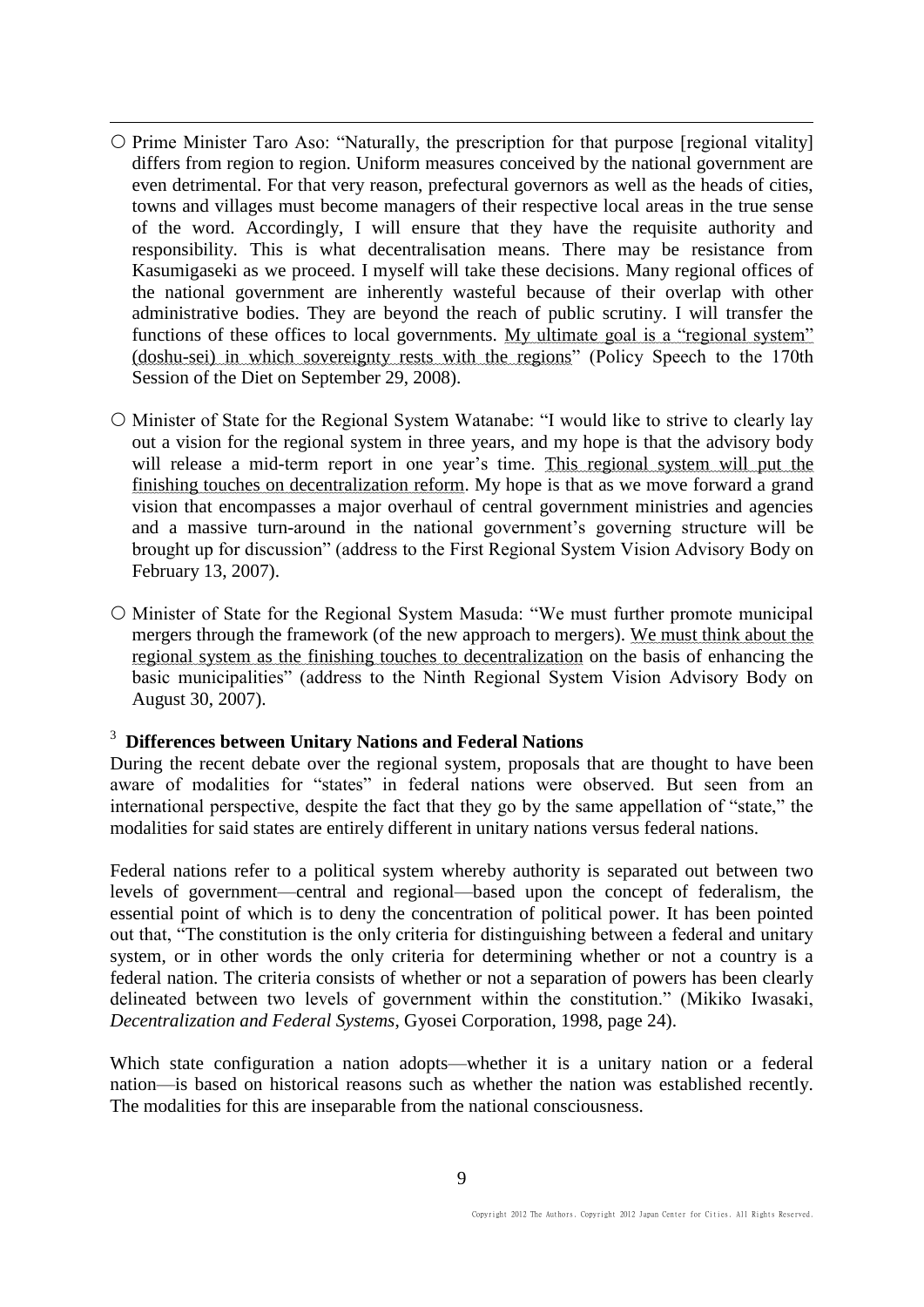$\overline{a}$ Nations that adopt a federal system are deemed to have not only "integrating factors," but also "factors opposed to the concentration of powers." These factors opposed to the concentration of powers include the presence of highly condensed forms of regional government and communities, as well as overlapping cultural cleavages and regional cleavages. These factors opposed to the concentration of powers arise owing to historical reasons, such as independence from a colonial power (United States, Canada, Brazil, Mexico, Pakistan, etc.), the formation of confederations via the territory of sovereign nations (Switzerland), or a history of territorialism and decisions based on occupation policies by allied nations (Germany).

If you were to take a look at the chronology by which Japan was formed as a unitary nation and the national consciousness found today, you would not be able to turn up any of these factors opposed to the concentration of powers. As such, it is hard to envision Japan adopting a federal system. Therefore, if Japan were to introduce the regional system it would not switch over from being a unitary nation to being a federal nation, but rather it would most likely reassess the modalities for wide-area municipalities within the framework of a unitary nation.

# 4 **Institutions and Structures concerning the Basic Municipalities**

In unitary nations, national laws prescribe the institutions and structures related to basic municipalities. For example, in Japan matters related to the existence of the municipalities are prescribed by the Local Autonomy Act, the Local Public Service Act, the Local Government Finance Act, the Local Tax Act, the Local Allocation Tax Act, and others. The prefectures do not go any farther than stipulating via ordinance some of the requirements for those municipalities that should be cities and the requirements for those that should be towns.

Conversely, there are some federal nations that have absolutely no prescriptions for basic municipalities found within their constitutions (United States, Canada, Australia, etc.), and those that have minor prescriptions found therein (Germany, Belgium, Austria, etc.). In the former countries, modalities for basic municipalities are prescribed entirely via state law. Conversely, with the latter countries federal constitutions only stipulate the general framework for the existence of basic municipalities, such as their general authority and the fact that they are to have a parliament. Specific modalities for the basic municipalities are naturally prescribed by state law. As this demonstrates, in federal nations the states play a central role in overseeing modalities for the basic municipalities.

### <sup>5</sup> **Overview of the City Mayor's Questionnaire Survey concerning the Roles that the Basic Municipalities Should Play**

The city mayor's questionnaire survey concerning the roles that the basic municipalities should play was carried out by the Japan Association of City Mayors and the Japan Center for Cities between January 18 and February 22, 2008. As of January 2008 it had targeted 806 organizations in every city to survey them on their desired allocation of administrative tasks and capacity to handle these, measures for dealing with the difficulties in executing these tasks, and the connection between this and their population size.

Responses were received from 593 of the organizations (response rate of 73.6%), on top of which follow-up surveys were carried out by telephone and other means regarding the intended meaning of some of the responses and the results of these have been released (Japan